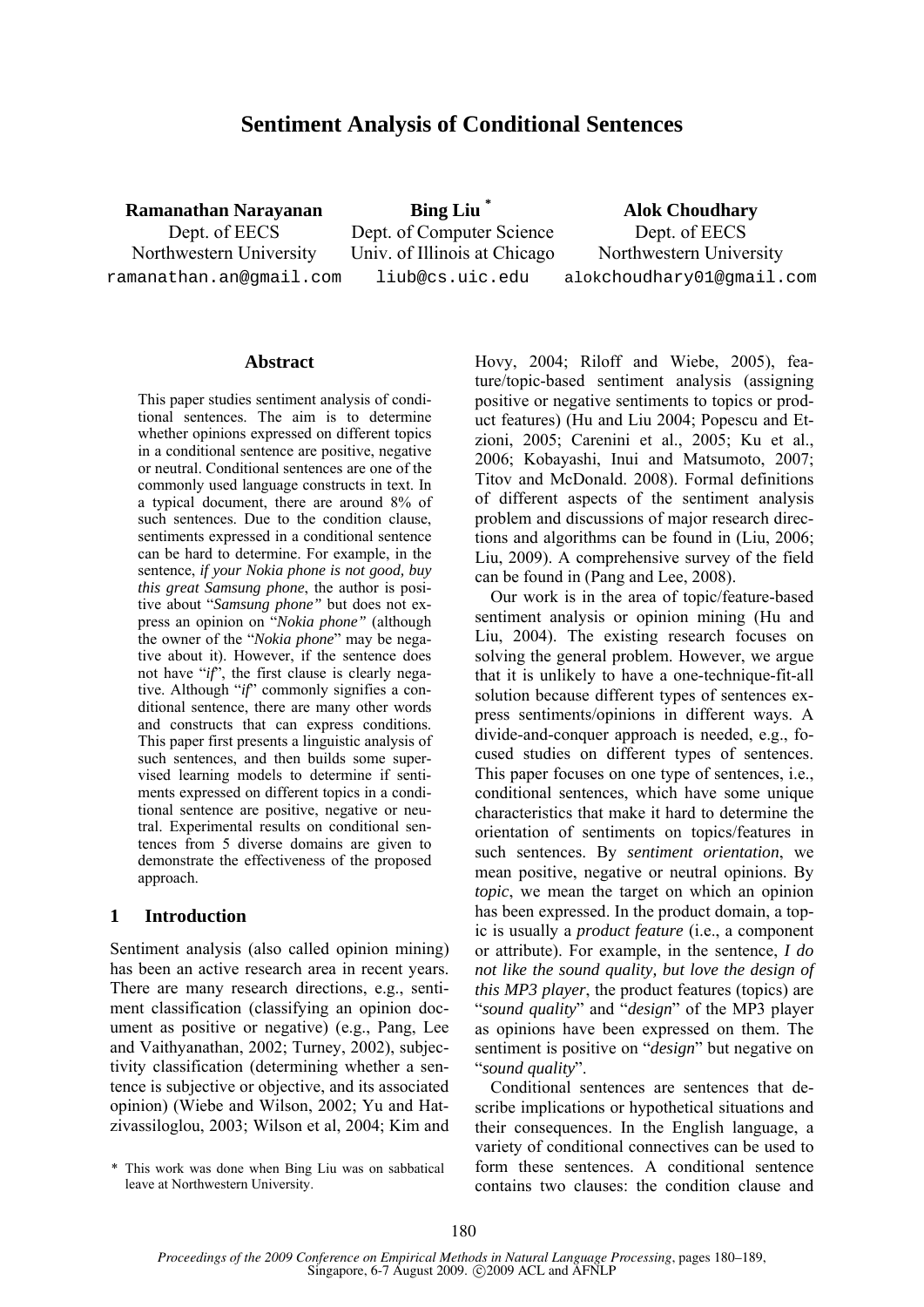the consequent clause, that are dependent on each other. Their relationship has significant implications on whether the sentence describes an opinion. One simple observation is that sentiment words (also known as opinion words) (e.g., *great*, *beautiful*, *bad*) alone cannot distinguish an opinion sentence from a non-opinion one. A conditional sentence may contain many sentiment words or phrases, but express no opinion.

**Example 1**: *If someone makes a beautiful and reliable car, I will buy it* expresses no sentiment towards any particular car, although "*beautiful*" and "*reliable*" are positive sentiment words.

This, however, does not mean that a conditional sentence cannot express opinions/sentiments.

**Example 2**: *If your Nokia phone is not good, buy this great Samsung phone* is positive about the "*Samsung phone*" but does not express an opinion on the "*Nokia phone*" (although the owner of the "*Nokia phone*" may be negative about it). Clearly, if the sentence does not have "*if*", the first clause is negative. Hence, a method for determining sentiments in normal sentences will not work for conditional sentences. The examples below further illustrate the point.

In many cases, both the condition and consequent together determine the opinion.

**Example 3**: *If you are looking for a phone with good voice quality, don't buy this Nokia phone* is negative about the "*voice quality*" of the "Nokia phone", although there is a positive sentiment word "*good*" in the conditional clause modifying "*voice quality*". However, in the following example, the opinion is just the opposite.

**Example 4**: *If you want a phone with good voice quality, buy this Nokia phone* is positive about the "*voice quality*" of the "Nokia phone".

As we can see, sentiment analysis of conditional sentences is a challenging problem.

One may ask whether there is a large percentage of conditional sentences to warrant a focused study. Indeed, there is a fairly large proportion of such sentences in evaluative text. They can have a major impact on the sentiment analysis accuracy. Table 1 shows the percentage of conditional sentences (sentences containing the words *if*, *unless*, *assuming*, etc) and also the total

| Table 1: Percent of conditional sentences |  |  |  |  |  |  |
|-------------------------------------------|--|--|--|--|--|--|
|-------------------------------------------|--|--|--|--|--|--|

| <b>Source</b> | $%$ of cond. (total #. of sent.) |
|---------------|----------------------------------|
| Cellphone     | 8.6 (47711)                      |
| Automobile    | 5.0(8113)                        |
| <b>LCD TV</b> | 9.92 (258078)                    |
| Audio Systems | 8.1 (5702)                       |
| Medicine      | 8.29 (160259)                    |

number of sentences from which we computed the percentage in several user-forums. The figures definitely suggest that there is considerable benefit to be gained by developing techniques that can analyze conditional sentences.

To the best of our knowledge, there is no focused study on conditional sentences. This paper makes such an attempt. Specifically, we determine whether a conditional sentence (which is also called a *conditional* in the linguistic literature) expresses positive, negative or neutral opinions on some topics/features. Since our focus is on studying how conditions and consequents affect sentiments, we assume that *topics* are given, which are *product attributes* since our data sets are user comments on different products.

Our study is conducted from two perspectives. We start with the linguistic angle to gain a good understanding of existing work on different types of conditionals. As conditionals can be expressed with other words or phrases than *if*, we will study how they behave compared to *if*. We will also show that the distribution of these conditionals based on our data sets.

With the linguistic knowledge, we perform a computational study using machine learning. A set of features for learning is designed to capture the essential determining information. Note that the features here are data attributes used in learning rather than product attributes or features. Three classification strategies are designed to study how to best perform the classification task due to the complex situation of two clauses and their interactions in conditional sentences. These three classification strategies are *clause-based*, *consequent-based* and *whole-sentence-based*. Clause-based classification classifies each clause separately and then combines their results. Consequent-based classification only uses consequents for classification as it is observed that in conditional sentences, it is often the consequents that decide the opinion. Whole-sentence-based classification treats the entire sentence as a whole in classification. Experimental results on conditional sentences from diverse domains demonstrate the effectiveness of these classification models. The results indicate that the wholesentence-based classifier performs the best.

Since this paper only studies conditional sentences, a natural question is whether the proposed technique can be easily integrated into an overall sentiment analysis or opinion mining system. The answer is yes because a large proportion of conditional sentences can be detected using conditional connectives. Keyword search is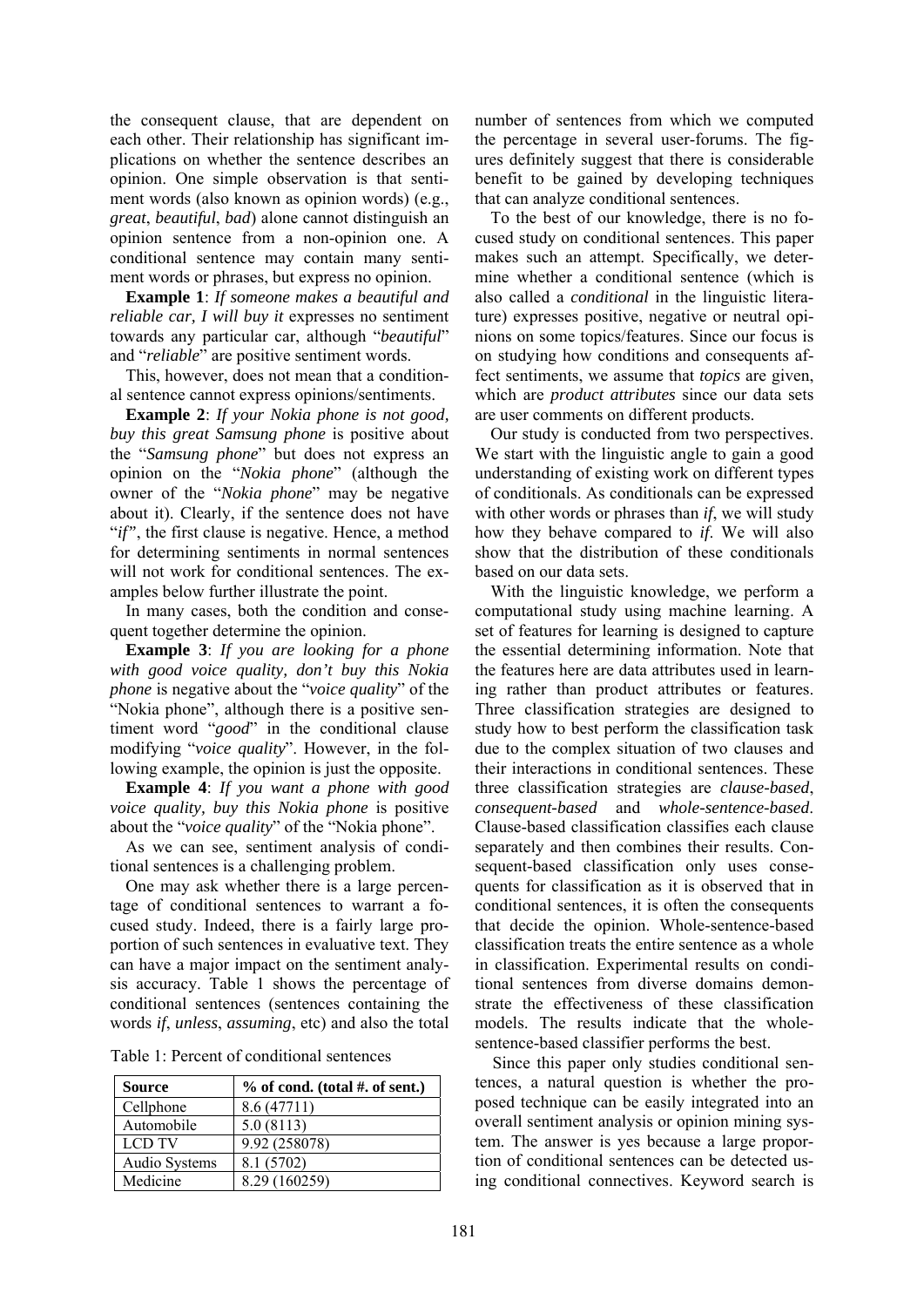thus sufficient to identify such sentences for special handling using the proposed approach. There are, however, some subtle conditionals which do not use normal conditional connectives and will need an additional module to identify them, but such sentences are very rare as Table 2 indicates.

## **2 The Problem Statement**

The paper follows the *feature-based sentiment analysis* model in (Hu and Liu 2004; Popescu and Etzioni, 2005). We are particularly interested in sentiments on products and services, which are called objects or entities. Each object is described by its *parts* and *attributes*, which are collectively called *features* in (Hu and Liu, 2004; Liu, 2006). For example, in the sentence, *If this camera has great picture quality, I will buy it*, "*picture quality*" is a feature of the camera. For formal definitions of objects and features, please refer to (Liu, 2006; Liu, 2009). In this paper, we use the term *topic* to mean *feature* as the feature here can confuse with the feature used in machine learning. The term topic has also been used by some researchers (e.g., Kim and Hovy, 2004; Stoyanov and Cardie, 2008).

Our objective is to predict the sentiment orientation (positive, negative or neutral) on each topic that has been commented on in a sentence.

The problem of automatically identifying features or topics being spoken about in a sentence has been studied in (Hu and Liu, 2004; Popescu and Etzioni, 2005; Stoyanov and Cardie, 2008). In this work, we do not attempt to identify such topics automatically. Instead, we assume that they are given because our objective is to study how the interaction of the condition and consequent clauses affects sentiments. For this purpose, we manually identify all the topics.

# **3 Conditional Sentences**

This section presents the linguistic perspective of conditional sentences.

Table 2: Percentage of sentences with some main conditional connectives

| <b>Conditional Connective</b> | % of sentences |
|-------------------------------|----------------|
| Īf                            | 6.42           |
| Unless                        | 0.32           |
| Even if                       | 0.17           |
| Until                         | 0.10           |
| As (so) long as               | 0.09           |
| Assuming/supposing            | 0.04           |
| In case                       | 0.04           |
| Only if                       | 0.03           |

# **3.1 Conditional Connectives**

A large majority of conditional sentences are introduced by the subordinating conjunction *If*. However, there are also many other conditional connectives, e.g., *even if*, *unless*, *in case*, *assuming*/*supposing*, *as long as*, etc. Table 2 shows the distribution of conditional sentences with various connectives in our data. Detailed linguistic discussions of them are beyond the scope of this paper. Interested readers, please refer to (Declerck and Reed, 2001). Below, we briefly discuss some important ones and their interpretations.

*If*: This is the most commonly used conditional connective. In addition to its own usage, it can also be used to replace other conditional connectives, except some semantically richer connectives (Declerck and Reed, 2001). Most (but not all) conditional sentences can be logically expressed in the form 'If *P* then *Q*', where *P* is the condition clause and *Q* is the consequent clause. For practical purposes, we can automatically segment the condition and consequent clauses using simple rules generated by observing grammatical and linguistic patterns.

*Unless*: Most conditional sentences containing *unless* can be replaced with equivalent sentences with an *if* and a *not*. For example, the sentence *Unless you need clarity, buy the cheaper model* can be expressed with *If you don't need clarity, buy the cheaper model*.

*Even if*: Linguistic theories claim that *even if* is a special case of a conditional which may not always imply an if-then relationship (Gauker 2005). However, in our datasets, we have observed that the usage of *even if* almost always translates into a conditional. Replacing *even if* by *if* will yield a sentence that is semantically similar enough for the purpose of sentiment analysis.

*Only if, provided/providing that, on condition that*: Conditionals involving these phrases typically express a necessary condition, e.g., *I will buy this camera only if they can reduce the price*. In such sentences, *only* usually does not affect whether the sentence is opinionated or not.

*In case*: Conditional sentences containing *in case* usually describe a precaution (*I will close the window in case it rains*), prevention (*I wore sunglasses in case I was recognized*), or a relevance conditional (*In case you need a car, you can rent one*). Identifying the conditional and consequent clauses is not straightforward in many cases. Further, in these instances, replacing *in case* with *if* may not convey the intended meaning of the conditional. We have ignored these cases in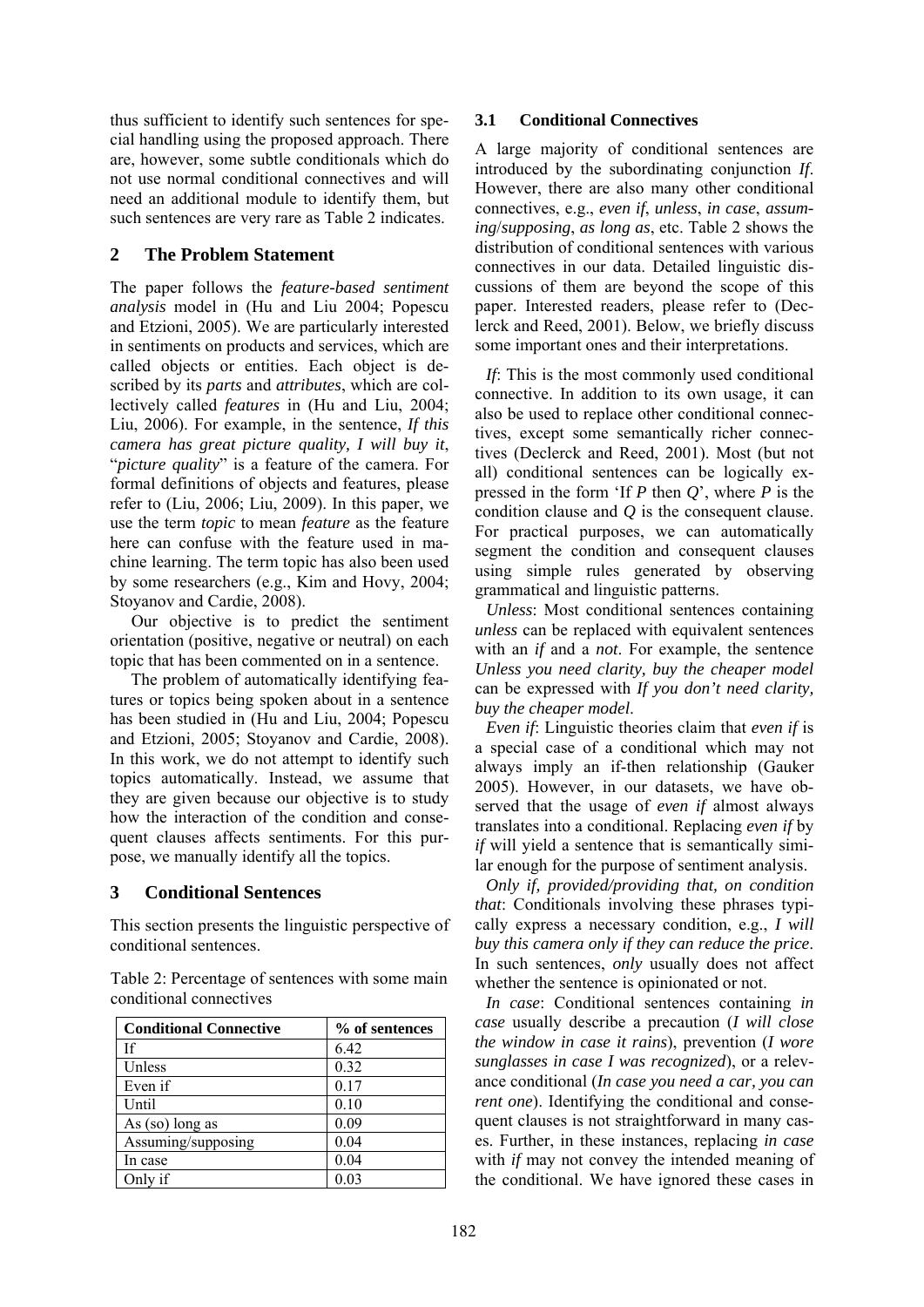our analysis as we believe that they need a separate study, and also such sentences are rare.

*As (so) long as*: Sentences with these connectives behave similarly to *if* and can usually be replaced with *if*.

*Assuming/Supposing*: These are a category of conditionals that behave quite differently. The participles *supposing* and *assuming* create conditional sentences where the conditional clause and the consequent clause can be syntactically independent. It is quite difficult to distinguish those conditional sentences which contain an explicit consequent clause and fit within our analysis framework. In our data, most of such sentences have no consequent, thus representing assumptions rather than opinions. We omit these sentences in our study (they are also rare).

### **3.2 Types of Conditionals**

There are extensive studies of conditional sentences (also known as *conditionals*) in linguistics. Various theories have led to a number of classification systems. Popular types of conditionals include *actualization conditionals, inferential conditionals*, *implicative conditionals*, etc (Declerck and Reed, 2001). However, these classifications are mainly based on semantic meanings which are difficult to recognize by a computer program. To build classification models, we instead exploit *canonical tense patterns* of conditionals, which are often used in pedagogic grammar books. They are defined based on tense and are associated with general meanings. However, as described in (Declerck and Reed, 2001), their meanings are much more complex and numerous than their associated general meanings. However, the advantage of this classification is that different types can be detected easily because they depend on tense which can be produced by a part-of-speech tagger. As we will see in Section 5, canonical tense patterns help sentiment classification significantly. Below, we introduce the four canonical tense patterns.

**Zero Conditional**: This conditional form is used to describe universal statements like facts, rules and certainties. In a zero conditional, both the condition and consequent clauses are in the simple present tense. An example of such sentences is: *If you heat water, it boils*.

**First Conditional**: Conditional sentences of this type are also called potential or indicative conditionals. They are used to express a hypothetical situation that is probably true, but the truth of which is unverified. In the first conditional, the condition is in the simple present tense, and the consequent can be either in past tense or present tense, usually with a modal auxiliary verb preceding the main verb, e.g., *If the acceleration is good, I will buy it.* 

**Second Conditional**: This is usually used to describe less probable situations, for stating preferences and imaginary events. The condition clause of a second conditional sentence is in the past subjunctive (past tense), and the consequent clause contains a conditional verb modifier (like *would*, *should*, *might*), in addition to the main verb, e.g., *If the cell phone was robust, I would consider buying it.* 

**Third conditional**: This is usually used to describe contrary-to-fact (impossible) past events. The past perfect tense is used in the condition clause, and the consequent clause is in the present perfect tense, e.g., *If I had bought the a767, I would have hated it.* 

Based on the above definitions, we have developed approximate part-of-speech (POS) tags  $<sup>1</sup>$  for</sup> the condition and the consequent of each pattern (Table 3), which do not cover all sentences, but overall they cover a majority of the sentences. For those not covered cases, the problem is mainly due to incomplete sentences and wrong grammars, which are typical for informal writings in forum postings and blogs. For example, the sentence, *Great car if you need powerful acceleration*, does not fall into any category, but it actually means *It is a great car if you need powerful acceleration*, which is a zero conditional. To handle such sentences, we designed a set of rules to assign them some default types:

If condition contains VB/VBP/VBZ  $\rightarrow$  0 conditional If consequent contains VB/VBP/VBS  $\rightarrow$  0 conditional If condition contains VBG  $\rightarrow$  1<sup>st</sup> conditional If condition contains VBD  $\rightarrow$  2<sup>nd</sup> conditional If conditional contains VBN  $\rightarrow$  3<sup>rd</sup> conditional.

|  |  | Table 3: Tenses for identifying conditional types |  |
|--|--|---------------------------------------------------|--|
|  |  |                                                   |  |

| Type                          | Linguistic Rule                      | Condition  | Consequent |
|-------------------------------|--------------------------------------|------------|------------|
|                               |                                      | POS tags   | POS tags   |
| 0                             | If $+$ simple present                | VB/VBP/VBZ | VB/VBP/    |
|                               | $\rightarrow$ simple present         |            | VBZ        |
|                               | $\overline{If +}$ simple present     | VB/VBP/VBZ | $MD + VB$  |
|                               | $\rightarrow$ will + bare infinitive | /VBG       |            |
| $\mathfrak{D}_{\mathfrak{p}}$ | If $+$ past tense                    | <b>VBD</b> | $MD + VB$  |
|                               | $\rightarrow$ would + infinitive     |            |            |
| $\mathbf{3}$                  | If $+$ past perfect                  | VBD+VBN    | $MD + VBD$ |
|                               | $\rightarrow$ present perfect        |            |            |

The list of Part-Of-Speech (POS) tags can be found at: http://www.ling.upenn.edu/courses/Fall\_2003/ling001/ penn\_treebank\_pos.html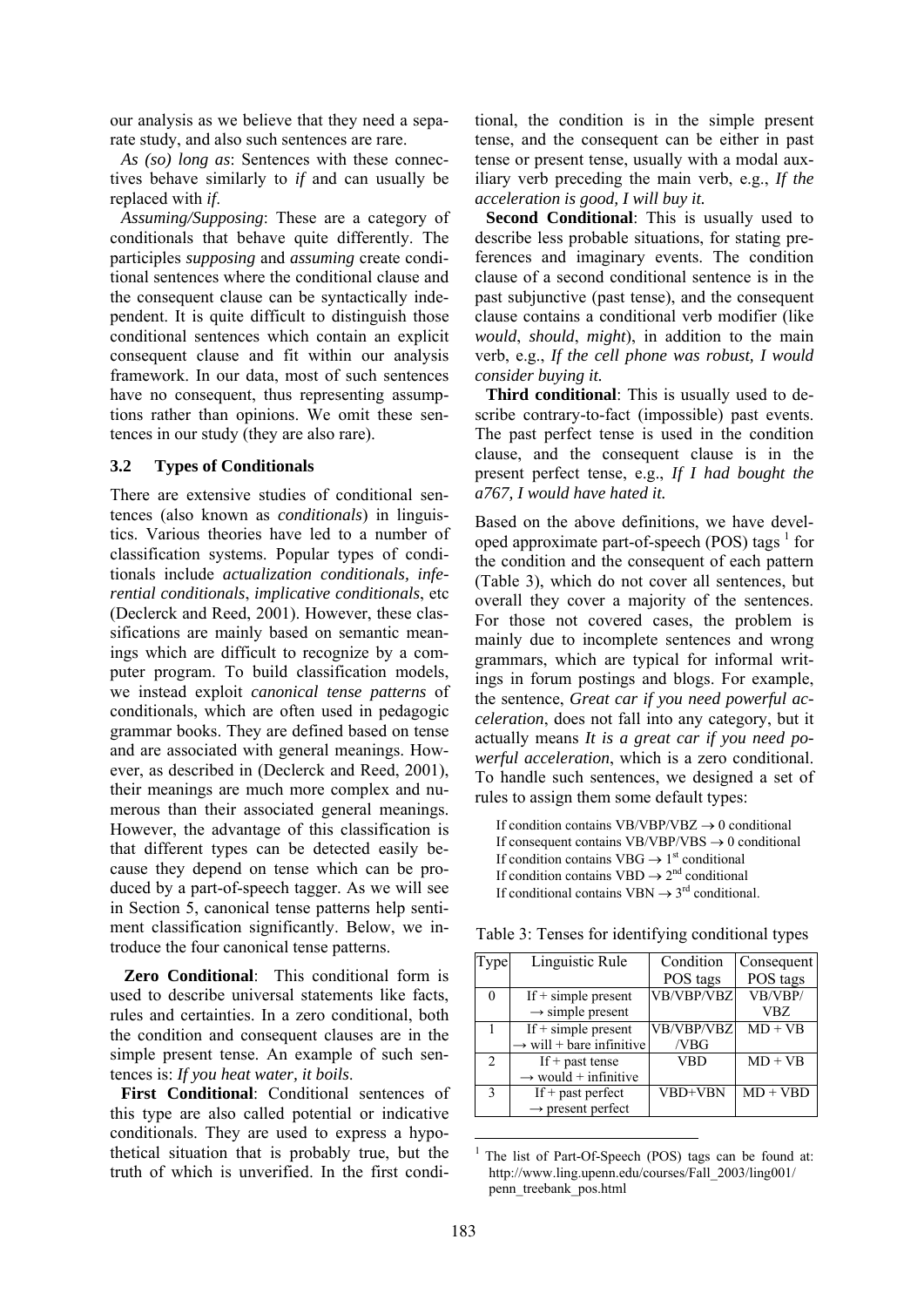By using these rules, we can increase the sentence coverage from 73% to 95%.

# **4 Sentiment Analysis of Conditionals**

We now describe our computational study. We take a machine learning approach to predict sentiment orientations. Below, we first describe features used and then classification strategies.

# **4.1 Feature construction**

I. *Sentiment words/phrases and their locations*: Sentiment words are words used to express positive or negative opinions, which are instrumental for sentiment classification for obvious reasons. We obtained a list of over 6500 sentiment words gathered from various sources. The bulk of it is from http://www.cs.pitt.edu/mpqa. We also added some of our own. Our list is mainly from the work in (Hu and Liu, 2004; Ding, Liu and Yu, 2008). In addition to words, there are phrases that describe opinions. We have identified a set of such phrases. Although obtaining these phrases was time-consuming, it was only a one-time effort. We will make this list available as a community resource. It is possible that there is a better automated method for finding such phrases, such as the methods in (Kanayama and Nasukawa, 2006; Breck, Choi and Cardie, 2007). However, automatically generating sentiment phrases has not been the focus of this work as our objective is to study how the two clauses interact to determine opinions given the sentiment words and phrases are known. Our list of phrases is by no means complete and we will continue to expand it in the future.

For each sentence, we also identify whether it contains sentiment words/phrases in its condition or consequent clause. It was observed that the presence of a sentiment word/phrase in the consequent clause has more effect on the sentiment of a sentence.

- II. *POS tags of sentiment words*: Sentiment words may be used in several contexts, not all of which may correspond to an opinion. For example, *I trust Motorola* and *He has a trust fund* both contain the word *trust*. But only the former contains an opinion. In such cases, the POS tags can provide useful information.
- III. *Words indicating no opinion*: Similar to how sentiment words are related to opinions, there are also a number of words which imply the opposite. Words like *wondering*, *thinking*, *de-*

*bating* are used when the user is posing a question or expressing doubts. Thus such phrases usually do not contribute an opinion, especially if they are in the vicinity of the *if* connective. We search a window of 3 words on either side of *if* to determine if there is any such word. We have compiled a list of these words as well and use it in our experiments.

- IV. *Tense patterns*: These are the canonical tense patterns in Section 3.2. They are used to generate a set of features. We identify the first verb in both the condition and consequent clauses by searching for the relevant POS tags in Table 3. We also search for the words preceding the main verb to find modal auxiliary verbs, which are also used as features.
- V. *Special characters*: The presence or absence of '?' and '!'.
- VI. *Conditional connectives*: The conditional connective used in the sentence (*if*, *even if*, *unless*, *only if*, etc) is also taken as a feature.
- VII. *Length of condition and consequent clauses*: Using simple linguistic and punctuation rules, we automatically segment a sentence into condition and consequent clauses. The numbers of words in the condition and consequent clauses are then used as features. We observed that when the condition clause is short, it usually has no impact on whether the sentence expresses an opinion.
- VIII. *Negation words*: The use of negation words like *not, don't*, *never*, etc, often alter the sentiment orientation of a sentence. For example, the addition of *not* before a sentiment word can change the orientation of a sentence from positive to negative. We consider a window of 3-6 words before an opinion word, and search for these kinds of words.

The following two features are singled out for easy reference later. They are only used in one classification strategy. The first feature is an indicator, and the second feature has a parameter (which will be evaluated separately).

- (1). *Topic location*: This feature indicates whether the topic is in the conditional clause or the consequent clause.
- (2). *Opinion weight*: This feature considers only sentiment words in the vicinity of the topic, since they are more likely to influence the opinion on the topic. A window size is used to control what we mean by vicinity. The following formula is used to assign a weight to each sentiment word, which is inversely proportional to the distance  $(D_{op})$  of the sentiment word to the topic mention. Sentiment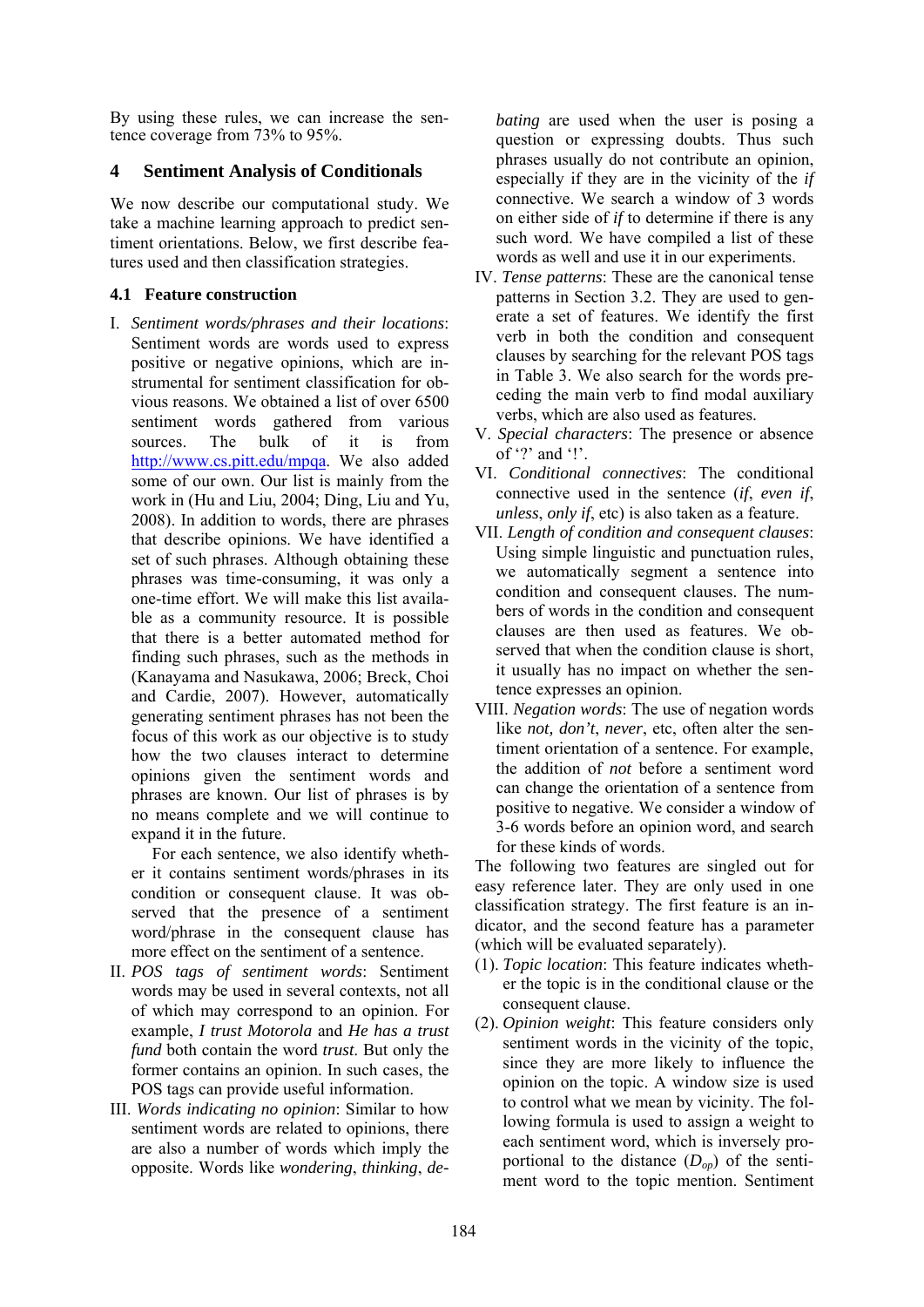value is  $+1$  for a positive word and  $-1$  for a negative word. *Sentwords* are the set of known sentiment words and phrases.

$$
weight = \sum_{op} \frac{\pm 1}{D_{op}}, \forall op \in \{sentwords\}
$$

## **4.2 Classification Strategies**

Since we are interested in topic-based sentiment analysis, how to perform classification becomes an interesting issue. Due to the two clauses, it may not be sufficient to classify the whole sentence as positive or negative as in the same sentence, some topics may be positive and some may be negative. We propose three strategies.

**Clause-based classification**: Since there are two clauses in a conditional sentence, in this case we build two classifiers, one for the condition and one for the consequent.

*Condition classifier*: This method classifies the condition clause as expressing positive, negative or neutral opinion.

*Training data*: Each training sentence is represented as a feature vector. Its class is positive, negative or neutral depending on whether the conditional clause is positive, negative or neutral while considering both clauses.

*Testing*: For each test sentence, the resulting classifier predicts the opinion of the condition clause.

*Topic class prediction*: To predict the opinion on a topic, if the topic is in the condition clause, it takes the predicted class of the clause.

**Consequent classifier**: This classifier classifies the consequent clause as expressing positive, negative or neutral opinion.

*Training data*: Each training sentence is represented as a feature vector. Its class is positive, negative or neutral depending on whether the consequent clause is positive, negative or neutral while considering both clauses.

*Testing*: For each test sentence, the resulting classifier predicts the opinion of the consequent clause.

*Topic class prediction*: To predict the opinion on a topic, if the topic is in the consequent clause, it takes the predicted class of the clause.

The combination of these two classifiers is called the *clause-based classifier*. It works as follows: If a topic is in the conditional clause, the condition classifier is used, and if a topic is in the consequent clause, the consequent classifier is used.

**Consequent-based classification:** It is observed that in most cases, the condition clause contains no opinion whereas the consequent clause reflects the sentiment of the entire sentence. Thus, this method uses (in a different way) only the above consequent classifier. If it classifies the consequent of a testing conditional sentence as positive, all the topics in the whole sentence are assigned the positive orientation, and likewise for negative and neutral.

**Whole-sentence-based classification**: In this case, a single classifier is built to predict the opinion on each topic in a sentence.

*Training data*: In addition to the normal features, the two features (1) and (2) in Section 4.1 are used for this classifier. If a sentence contains multiple topics, multiple training instances of the same sentence are created in the training data. Each instance represents one specific topic. The class of the instance depends on whether the opinion on the topic is positive, negative or neutral.

*Testing*: For each topic in each test sentence, the resulting classifier predicts its opinion.

*Topic class prediction*: This is not needed as the prediction has been done in testing.

#### **5 Results and Discussions**

#### **5.1 Data sets**

Our data consists of conditional sentences from 5 different user forums: Cellphone, Automobile, LCD TV, Audio systems and Medicine. We obtained user postings from these forums and extracted the conditional sentences. We then manually annotated 1378 sentences from this corpus. We also annotated the conditional and consequent clauses and identified the topics (or product features) being commented upon, and their sentiment orientations. In our annotation, we observed that sentences with no sentiment words or phrases almost never express opinions, i.e., only around 3% of them express opinions. There are around 26% sentences containing no sentiment words or phrases in our data. To make the problem challenging, we restrict our attention to only those sentences that contain at least one sentiment word or phrase. We have annotated topics from around 900 such sentences. Table 4 shows the class distributions of this data. At the clause level (topics are not considered), we observe that conditional clauses contain few opinions. At the topic-level, 43.5% of the topics have positive opinions, 26.4% of the topics have negative opinions, and the rest have no opinions.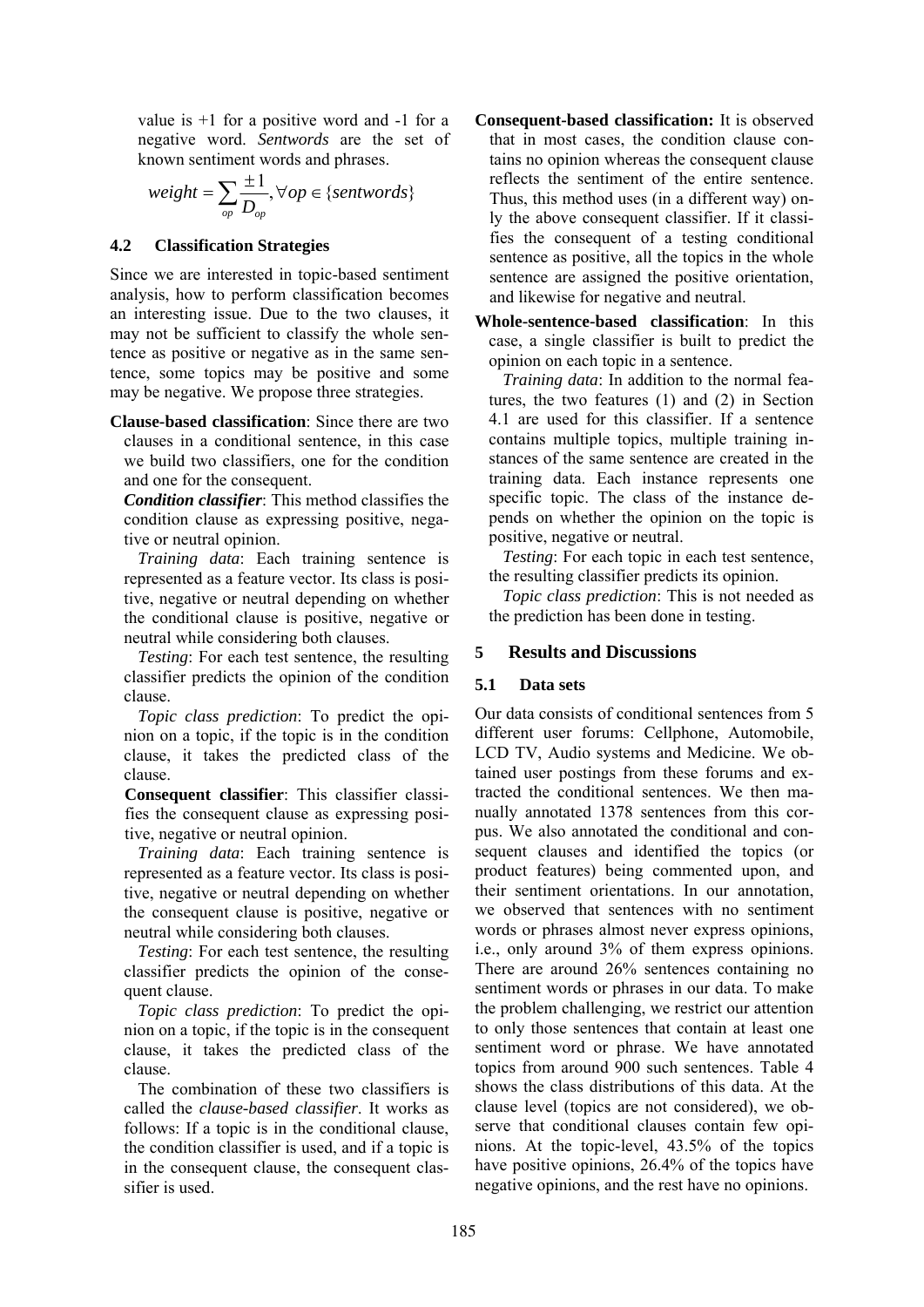|             | Positive | Negative | Neutral |
|-------------|----------|----------|---------|
| Condition   | $6.9\%$  | 67%      | 86.4%   |
| Consequent  | 49.3%    | 16.5%    | 34%     |
| Topic-level | 43.5%    | 26.4%    | 29.9%   |

Table 4: Distribution of classes

For the annotation of data, we assume that topics are known. One student annotated the topics first. Then two students annotated the sentiments on the topics. If a student found that a topic annotation is wrong, he will let us know. Some mistakes and missing topics were found but there were mainly due to oversights rather than disagreements. The agreement on sentiment annotations were computed using the Kappa score. We achieved the Kappa score of 0.63, which indicates strong agreements. The conflicting cases were then solved through discussion to reach consensus. We did not find anything that the annotators absolutely disagree with each other.

## **5.2 Experimental results**

We now present the results for different combinations of features and classification strategies. For model building, we used Support Vector Machines (SVM), and the LIBSVM implementation (Chang and Lin, 2001) with a Gaussian kernel, which produces the best results. All the results are obtained via 10-fold cross validation.

**Two-class classification**: We first discuss the results for a simpler version of the problem that involves only sentences with positive or negative orientations on some topics (at least one of the clauses must have a positive/negative opinion on a topic). Neutral sentences are not used (~28% of the total). The results of all three classifiers are given in Table 5. The feature sets have been described in Section 4.1. For all the experiments below, features (1) and (2) are only used by the whole-sentence-based classifier, but not used by the other two classifiers for obvious reasons.

{I+II}: This setting uses sentiment words and phrases, their positions and POS tags as features (we used Brill's POS tagger). This can be seen as the baseline. We observe that both the consequent-based and whole-sentence-based classifiers perform dramatically better than the clause-based classifier. The consequent-based classifier and the whole-sentence-based classifier perform similarly (with the latter being slightly better). The precision, recall, and F-score are computed as the average of the two classes.

 ${I+II+III}$ : In this setting, the list of special non-sentiment related words is added to the feature set. All three classifiers improve slightly.

{I+II+III+IV}: This setting includes all the canonical tense based features. We see marked improvements for the consequent-based and wholesentence-based classifiers both in term of accuracy and F-score, which are statistically significant compared to those of {I+II+III} at the 95% confidence level based on paired t-test.

All: When all the features are used, the results of all the classifiers improve further.

Two main observations worth mentioning:

- 1. Both the consequent-based and wholesentence-based classifiers outperform the clause-based classifier dramatically. This confirms our observation that the consequent usually plays the key role in determining the sentiment of the sentence. This is further reinforced by the fact that the consequent-based classifier actually performs similarly to the whole-sentence-based classifier. The condition clause seems to give no help.
- 2. The second observation is that the linguistic knowledge of canonical tense patterns helps significantly. This shows that the linguistic knowledge is very useful.

We also noticed that many misclassifications are caused by grammatical errors, use of slang phrases and improper punctuations, which are typical of postings on the Web. Due to language irregularities (e.g., wrong grammar, missing punctuations, sarcasm, exclamations), the POS tagger makes many mistakes as well causing some errors in the tense based features.

**Three-class classification**: We now move to the more difficult and realistic case of three classes: positive, negative and neutral (no-opinion). Table 6 shows the results. The trend is similar except that the whole-sentence-based classifier now performs markedly better than the consequentbased classifier. We believe that this is because the neutral class needs information from both the condition and consequent clauses. This is evident from the fact that there is little or no improvement after {I+II} for the consequent-based classifier. We also observe that the accuracies and Fscores for the three-class classification are lower than those for the two-class classification. This is understandable due to the difficulty of determining whether a sentence has opinion or not. Again, statistical test shows that the canonical tensebased features help significantly.

As mentioned in Section 4.1, the wholesentence-based classifier only considers those sentiment words in the vicinity of the topic under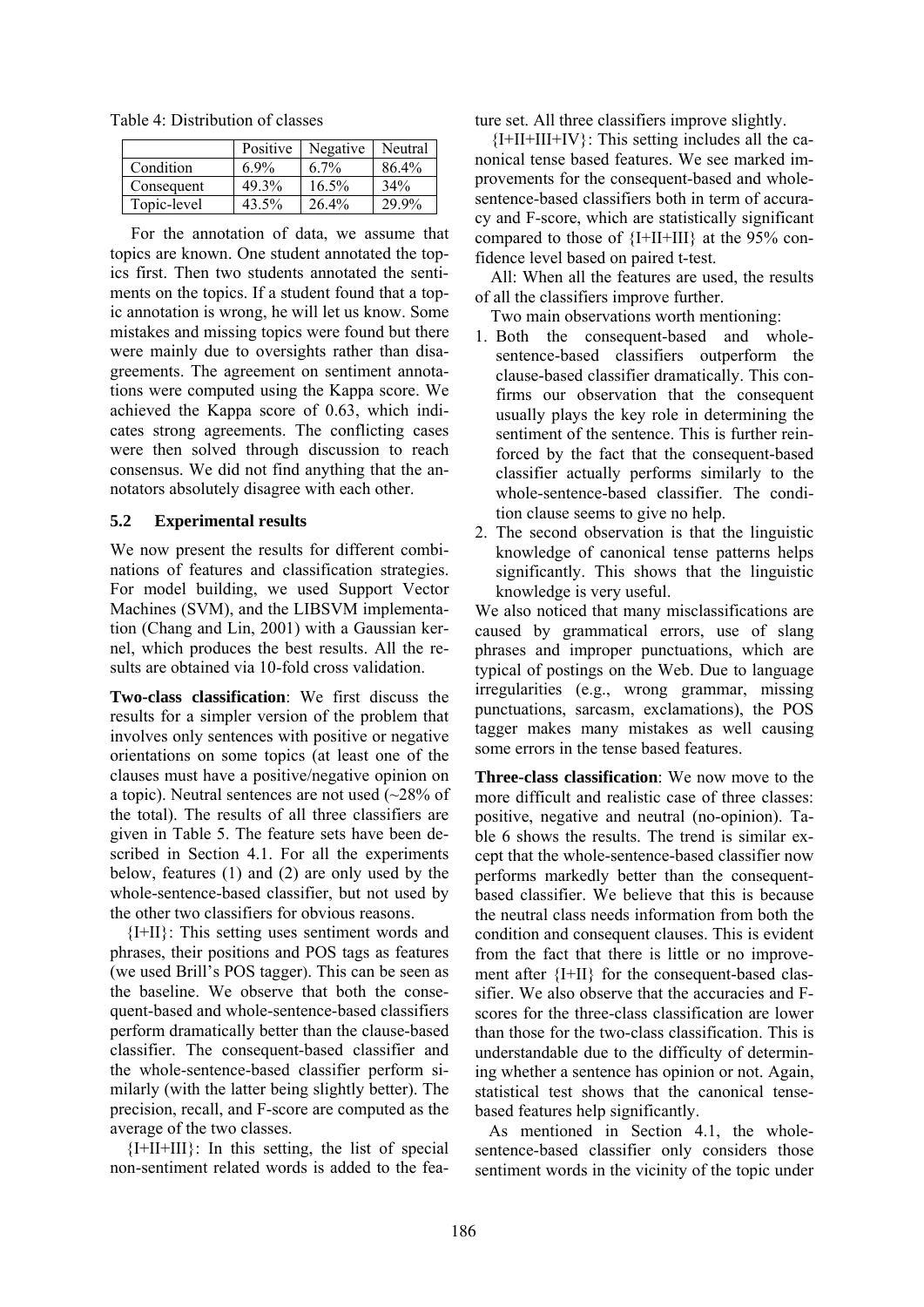|                                 |      | Clause-based<br>classifier |      |      |      | Consequent-based<br>classifier |      | Whole-sentence-based<br>classifier |      |       |               |      |
|---------------------------------|------|----------------------------|------|------|------|--------------------------------|------|------------------------------------|------|-------|---------------|------|
|                                 | Acc. | Rec.<br>Prec.<br>F         |      |      |      | Prec.                          | Rec. | F                                  | Acc. | Prec. | Rec.          | F    |
| I+II (senti. words+POS)         | 39.9 | 42.8                       | 34.0 | 37.9 | 69.1 | 72.9                           | 67.1 | 69.8                               | 68.9 | 73.7  | $68.13$ 70.8  |      |
| $I+II+III$ (+ non-senti. words) | 41.5 | 44.9                       | 37.1 | 40.6 | 69.3 | 73.9                           | 66.3 | 69.9                               | 69.2 | 73.7  | $63.5$   71.0 |      |
| $I+II+III+IV$ (+ tenses)        | 42.7 | 45.2                       | 38.5 | 41.6 | 72.7 | 76.4                           | 72.0 | 74.1                               |      | 77.9  | 72.2          | 74.9 |
| All                             | 43.2 | 46.1                       | 38.9 | 42.2 | 73.3 | 77.0                           | 72.7 | 74.8                               | 72.3 | 77.8  |               | 75.6 |

Table 5: Two-class classification – positive and negative

|  |  |  |  | Table 6: Three-class classification – positive, negative and neutral (no opinion) |  |  |  |
|--|--|--|--|-----------------------------------------------------------------------------------|--|--|--|
|  |  |  |  |                                                                                   |  |  |  |
|  |  |  |  |                                                                                   |  |  |  |
|  |  |  |  |                                                                                   |  |  |  |

|                                     |      | Clause-based<br>classifier |      |      |      | Consequent-based<br>classifier | Whole-sentence-based<br>classifier |      |                        |       |      |             |
|-------------------------------------|------|----------------------------|------|------|------|--------------------------------|------------------------------------|------|------------------------|-------|------|-------------|
|                                     | Acc. | Prec.                      | Rec. | F    | Acc. | Prec.                          | Rec.                               |      | Acc.                   | Prec. | Rec. | $\mathbf F$ |
| I <sup>+II</sup> (senti. words+POS) | 45.2 | 41.3                       | 35.1 | 37.9 | 54.6 | 57.7                           | 52.9                               | 55.2 | 59.1                   | 58.1  | 56.4 | 57.2        |
| $I+II+III$ (+ non-senti. words)     | 46.9 | 42.8                       | 37.8 | 40.1 | 55.3 | 60.0                           | 51.3                               | 55.3 | 61.4                   | 60.1  | 60.8 | 60.4        |
| $I+II+III+IV$ (+ tenses)            | 50.3 | 48.7                       | 40.9 | 44.5 | 57.3 | 64.0                           | 50.0                               | 56.1 | 64.6                   | 63.3  | 63.9 | 63.6        |
| All                                 | 53.3 | 49.8                       | 44.1 | 46.8 | 58.7 | 64.5                           | 50.1                               | 56.4 | 67.<br>$.8\phantom{0}$ | 66.9  | 65.1 | 66.0        |

Table 7: Accuracy of the whole-sentence-based classifier with varying window sizes (*n*)

| Window.<br>size | -    | -          |      |                |           |          |                  |                   |                | 1 V  |
|-----------------|------|------------|------|----------------|-----------|----------|------------------|-------------------|----------------|------|
| Accuracy        | 66.1 | ۰,<br>62.6 | 64.I | h4<br>4.0<br>ັ | -<br>63.I | -<br>OD. | - 1<br>-<br>66.3 | --<br>-<br>∪ / •⊾ | $\sim$<br>00.5 | 66.8 |

investigation. For this, we search a window of *n* words on either side of the topic mention. To study the effect of varying *n*, we performed an experiment with various values of the window size and measured the overall accuracy for each case. Table 7 shows how the accuracy changes as we increase the window size. We found that a window size of 6-10 yielded good accuracies. This is because lower values of *n* lead to loss of information regarding sentiment words as some sentiment words could be far from the topic. We finally used 8, which gave the best results.

We also investigated ways of using the negation word in the sentence to correctly predict the sentiment. One method is to use the negation word as a feature, as described in Section 4.1. Another technique is to reverse the orientation of the prediction for those sentences which contain negation words. We found that the former technique yielded better results. The results reported so far are based on the former approach.

# **6 Related Work**

There are several research directions in sentiment analysis (or opinion mining). One of the main directions is sentiment classification, which classifies the whole opinion document (e.g., a product review) as positive or negative (e.g., Pang et al, 2002; Turney, 2002; Dave et al, 2003; Ng et al. 2006; McDonald et al, 2007). It is clearly dif-

ferent from our work as we are interested in conditional sentences.

Another important direction is classifying sentences as subjective or objective, and classifying subjective sentences or clauses as positive or negative (Wiebe et al, 1999; Wiebe and Wilson, 2002, Yu and Hatzivassiloglou, 2003; Wilson et al, 2004; Kim and Hovy, 2004; Riloff and Wiebe, 2005; Gamon et al 2005; McDonald et al, 2007). Although these works deal with sentences, they aim to solve the general problem. This paper argues that there is unlikely a onetechnique-fit-all solution, and advocates dealing with specific types of sentences differently by exploiting their unique characteristics. Conditional sentences are the focus of this paper. To the best of our knowledge, there is no focused study on them.

Several researchers also studied feature/topicbased sentiment analysis (e.g., Hu and Liu, 2004; Popescu and Etzioni, 2005; Ku et al, 2006; Carenini et al, 2006; Mei et al, 2007; Ding, Liu and Yu, 2008; Titov and R. McDonald, 2008; Stoyanov and Cardie, 2008; Lu and Zhai, 2008). Their objective is to extract topics or product features in sentences and determine whether the sentiments expressed on them are positive or negative. Again, no focused study has been made to handle conditional sentences. Effectively handling of conditional sentences can help their effort significantly.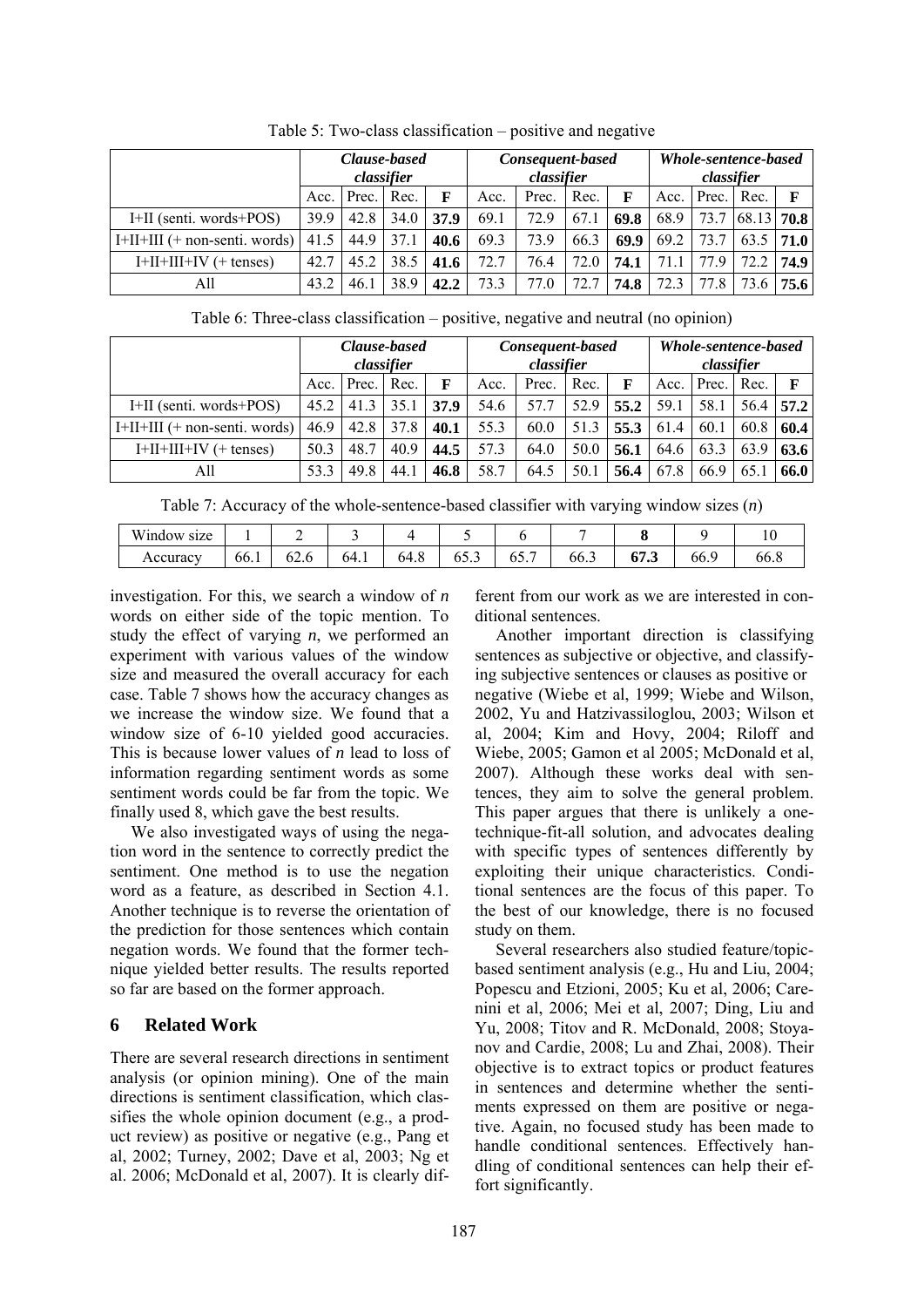In this work, we used many sentiment words and phrases. These words and phrases are usually compiled using different approaches (Hatzivassiloglou and McKeown, 1997; Kaji and Kitsuregawa, 2006; Kanayama and Nasukawa, 2006; Esuli and Sebastiani, 2006; Breck et al, 2007; Ding, Liu and Yu. 2008; Qiu et al, 2009). There are several existing lists produced by researchers. We used the one from the MPQA corpus (http://www.cs.pitt.edu/mpqa) with added phrases of our own from (Ding, Liu and Yu. 2008). In our work, we also assume that the topics are known. (Hu and Liu, 2004; Popescu and Etzioni, 2005; Kobayashi, Inui and Matsumoto, 2007; Stoyanov and Cardie, 2008) have studied topic/feature extraction.

One existing focused study is on comparative and superlative sentences (Jindal and Liu, 2006; Bos and Nissim, 2006; Fiszman et al, 2007; Ganapathibhotla and Liu, 2008). Their work identifies comparative sentences, extracts comparative relations in the sentences and analyzes comparative opinions (Ganapathibhotla and Liu, 2008). An example comparative sentence is "*Honda looks better than Toyota*". As we can see, comparative sentences are entirely different from conditional sentences. Thus, their methods cannot be directly applied to conditional sentences.

# **7 Conclusion**

To perform sentiment analysis accurately, we argue that a divide-and-conquer approach is needed, i.e., focused study on each type of sentences. It is unlikely that there is a one-size-fit-all solution. This paper studied one type, i.e., conditional sentences, which have some unique characteristics that need special handling. Our study was carried out from both the linguistic and computational perspectives. In the linguistic study, we focused on canonical tense patterns, which have been showed useful in classification. In the computational study, we built SVM models to automatically predict whether opinions on topics are positive, negative or neutral. Experimental results have shown the effectiveness of the models.

In our future work, we will further improve the classification accuracy and study related problems, e.g., identifying topics/features. Although there are some special conditional sentences that do not use easily recognizable conditional connectives and identifying them are useful, such sentences are very rare and spending time and effort on them may not be cost-effective at the moment.

# **Acknowledgements**

This work was supported in part by DOE SCI-DAC-2: Scientific Data Management Center for Enabling Technologies (CET) grant DE-FC02- 07ER25808, DOE FASTOS award number DE-FG02-08ER25848, NSF HECURA CCF-0621443, NSF SDCI OCI-0724599, and NSF ST-HEC CCF-0444405.

# **References**

- J. Bos, and M. Nissim. 2006. An Empirical Approach to the Interpretation of Superlatives. EMNLP-2006.
- E. Breck, Y. Choi, and C. Cardie. 2007. Identifying expressions of opinion in context, IJCAI-2007.
- C.-C. Chang and C.-J. Lin. 2001. LIBSVM: a library for support vector machines. http://www.csie.ntu.edu.tw /~cjlin/libsvm
- G. Carenini, R. Ng, and A. Pauls. 2006. Interactive Multimedia Summaries of Evaluative Text. IUI-2006.
- C. Gauker. 2005. Conditionals in Context. MIT Press.
- D. Dave, A. Lawrence, and D. Pennock. 2003. Mining the Peanut Gallery: Opinion Extraction and Semantic Classification of Product Reviews. WWW-2003.
- R. Declerck, and S. Reed. 2001. Conditionals: A Comprehensive Empirical Analysis. Berlin: Mouton de Gruyter.
- X. Ding, B. Liu, and P. S. Yu. 2008. A holistic lexicon-based approach to opinion mining. WSDM-2008.
- A. Esuli, and F. 2006. Sebastiani. Determining term subjectivity and term orientation for opinion mining, EACL-2006.
- M. Fiszman, D. Demner-Fushman, F. Lang, P. Goetz, and T. Rindflesch. 2007. Interpreting Comparative Constructions in Biomedical Text. BioNLP-2007.
- M. Gamon, A. Aue, S. Corston-Oliver, S. and E. Ringger. 2005. Pulse: Mining customer opinions from free text. IDA-2005.
- G. Ganapathibhotla and B. Liu. 2008. Identifying Preferred Entities in Comparative Sentences. COLING-2008.
- V. Hatzivassiloglou, and K. McKeown, K. 1997.